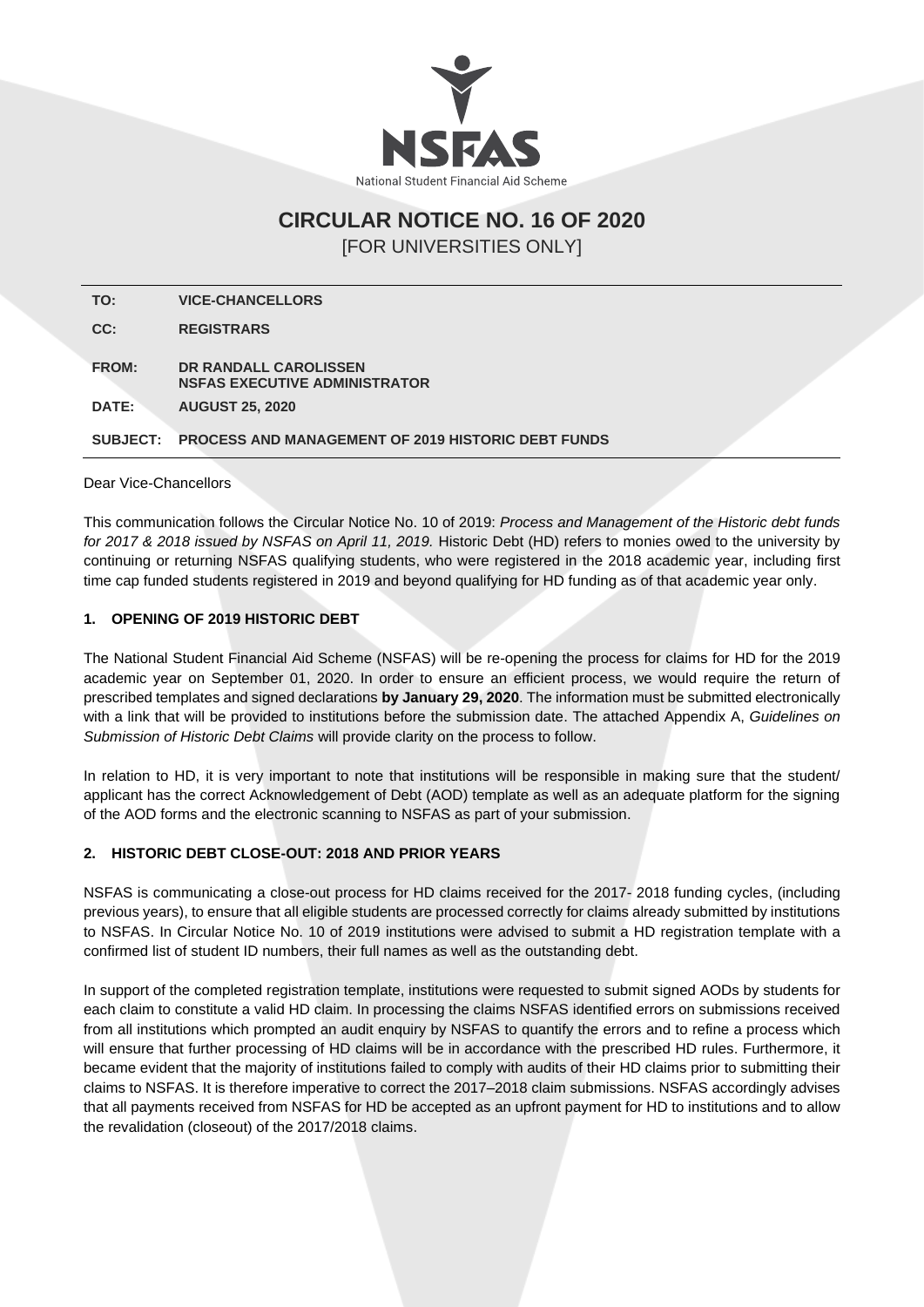## **The 2017-2018 historic debt close-out will include the following steps and outputs:**

- Revalidation/ Auditing of the claim data received from institutions in 2019 for 2017-2018 funding cycles (inprogress)
- Determine the final approval/ rejections of claims per student (in-progress)
- Perform a reconciliation of claims initially approved and paid
- Determine payment made to each institution correctly and incorrectly
- Submit to the institutions the final reconciliation file indicating the rejected claims per students, giving the institutions the opportunity to appeal/ resubmit updated claim data for 2017-2018 funding cycles which were not submitted to NSFAS on time during 2019, by using the HD email address assigned for HD queries.

### **Institutions will be required to complete the following documents to enable the closeout of 2017-2018 HD**

- A reconciliation of all signed AODs received (the electronic copies will be available to you on request).
- The prescribed summary report template
- Prescribed declaration form template to complete. (Refer to Appendix B)

Please refer to Appendix A (Guidelines on Submission of Historic Debt Claims including the Rules and Criteria of Historic Debt Claims 2017- 2018 and prior years, including the 2019 cycle)

# **3. RULES/ CRITERIA FOR SUBMISSION OF HISTORIC DEBT CLAIMS**

The following criteria/ rules should be applied when submitting your claims to NSFAS for payment consideration:

- Continuing or returning NSFAS qualifying students, who were registered in the 2018 academic year, including first time cap funded students registered in 2019 and beyond who qualified for HD funding as of that academic year only
- The amounts claimed are exclusive of interest, penalties and non-academic fees, i.e. club fees;
- The claim excludes all amounts claimed in other categories, i.e. DHET GAP Funding;
- Was funded under DHET cap funding;
- Has signed the DHET/ University Acknowledgement of Debt form (AOD);
- The debt currently reflects on the student's fee account;
- Has signed a LAF/ SOP/ NBA;
- Have met the progression criteria for all the years being claimed for;
- Registered for a NSFAS funded programme;
- The periods being claimed for were within the N+2 rule (minimum duration of a funded programme plus an additional two years for the approved programme only) (N+3 for disabled students).

The following Submission requirements (submission pack) should be adhered to, to ensure your claim is accepted for review and payment by NSFAS:

- NSFAS prescribed Registration Template (Addendum A) to evidence eligible students being registered for the year and amount claimed;
- Scanned signed AODs have been submitted to NSFAS;
- Summary report of scanned AOD (Addendum B);
- Declaration Form signed and stamped by Vice-Chancellor & CFO (Addendum C);
- Audit report relating to the claim submitted. Data must be audited and should include the audit procedures and sample of audit attached (Appendix A: Guidelines on Submission of Historic Debt Claims)

### *NOTES:*

\_

- *Historic Debt claimed for each year should be submitted via a separate claim (submission pack) per year claimed.*
- *Incorrect data will result in your full claim being rejected of which you will be notified in such instances.*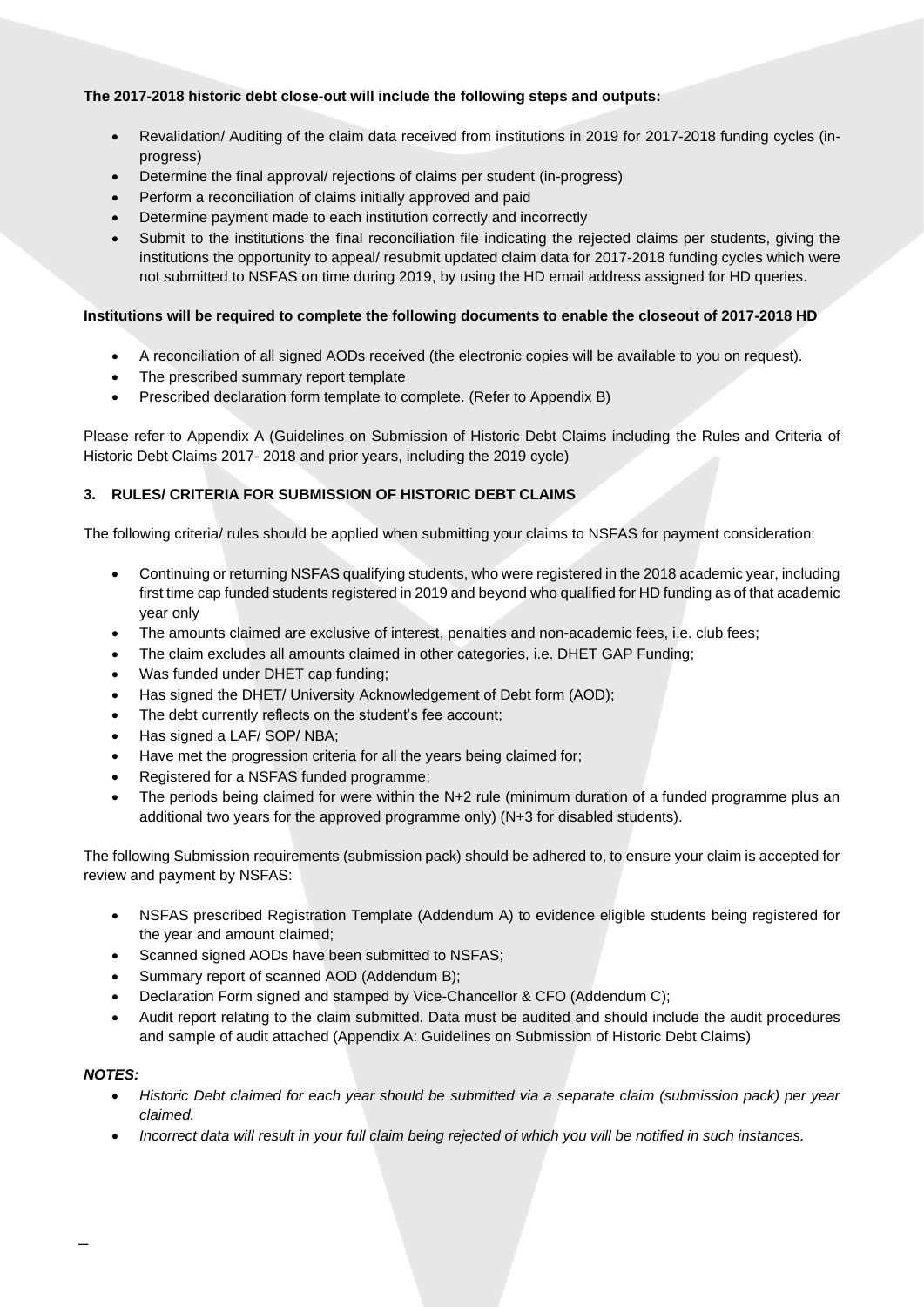#### **4. REFERENCES**

Refer to the below circulars and communications from NSFAS and DHET which must be read in conjunction with this circular:

- Annexure A: Communique dated January 19, 2018
- Annexure B: Communique dated January 22, 2018
- Annexure C: Communique dated August 13, 2018
- Annexure D: Communique dated January 14, 2019
- Circular Notice 10 of 2019 Process and management of the Historic Debt Funds dated January 12, 2019

Kindly note that the prescribed format and the prescribed rules for HD claims for e-submission will be strictly adhered too. It must be noted that only students listed in accordance with the HD rules will be accepted.

Should you require further clarity or assistance in submitting your claims, kindly contact your service administrator immediately for guidance.

All claims **MUST** be submitted by **January 29, 2020**. Please take note that no late submissions will be processed nor will any indulgence be granted in terms of extension requests.

Yours Sincerely,

**Dr Randall Carolissen Executive Administrator** 

10 Brodie Road, House Vincent 2nd Floor, Wynberg, Cape Town, 7800 Private Bag X1, Plumstead, Cape Town, 7801 **T:** 0800 067 327 | 021 763 3200 **E:** [info@nsfas.org.za](mailto:info@nsfas.org.za) **W:** www.nsfas.org.za